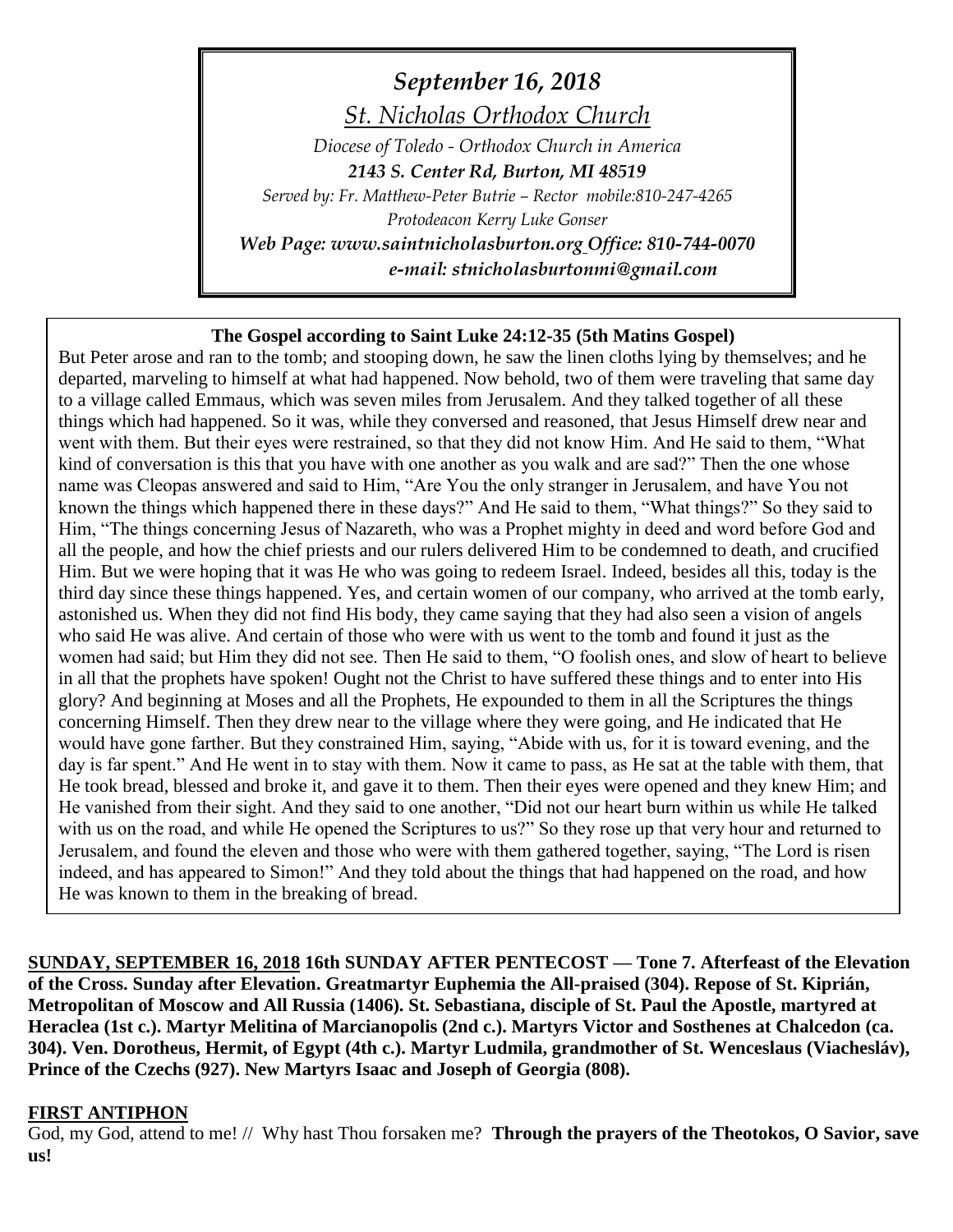Why art Thou so far from helping me, // from the words of my groaning? **Through the prayers of the Theotokos, O Savior, save us!**

O my God, I cry by day, but Thou dost not answer; // and by night, but find no rest. **Through the prayers of the Theotokos, O Savior, save us!**

Thou dwellest in the sanctuary, // the praise of Israel. **Through the prayers of the Theotokos, O Savior, save us!**

Glory to the Father and to the Son and to the Holy Spirit, now and ever and unto ages of ages. Amen. **Through the prayers of the Theotokos, O Savior, save us!**

# **SECOND ANTIPHON**

O God, why dost Thou cast us off forever? **O Son of God, who arose from the dead, save us who sing to Thee! Alleluia!**

Remember Thy congregation, // which Thou hast gotten of old. **O Son of God, who arose from the dead, save us who sing to Thee! Alleluia!**

Remember Mount Zion, // where Thou hast dwelt. **O Son of God, who arose from the dead, save us who sing to Thee! Alleluia!**

God is our King before the ages; // He has worked salvation in the midst of the earth. **O Son of God, who arose from the dead, save us who sing to Thee! Alleluia!**

Glory to the Father and to the Son and to the Holy Spirit, now and ever and unto ages of ages. Amen. Only-begotten Son and immortal Word of God, Who for our salvation didst will to be incarnate of the holy Theotokos and ever-virgin Mary, Who without change became man and wast crucified, O Christ our God, trampling down death by death, Who art one of the Holy Trinity, glorified with the Father and the Holy Spirit: save us!

# **THIRD ANTIPHON**

# **The Lord reigns; let the peoples tremble!**

**(Tone 1)** O Lord, save Thy people and bless Thine inheritance! Grant victories to the Orthodox Christians over their adversaries and by virtue of Thy Cross preserve Thy habitation!

# **The Lord reigns; let the peoples tremble! He sits enthroned upon the Cherubim; let the earth quake!**

**(Tone 1)** O Lord, save Thy people and bless Thine inheritance! Grant victories to the Orthodox Christians over their adversaries and by virtue of Thy Cross preserve Thy habitation!

# **The Lord is great in Zion; He is exalted over all peoples!**

**(Tone 1)** O Lord, save Thy people and bless Thine inheritance! Grant victories to the Orthodox Christians over their adversaries and by virtue of Thy Cross preserve Thy habitation!

# **Bow down in worship to the Lord in His holy court.**

**(Tone 1)** O Lord, save Thy people and bless Thine inheritance! Grant victories to the Orthodox Christians over their adversaries and by virtue of Thy Cross preserve Thy habitation!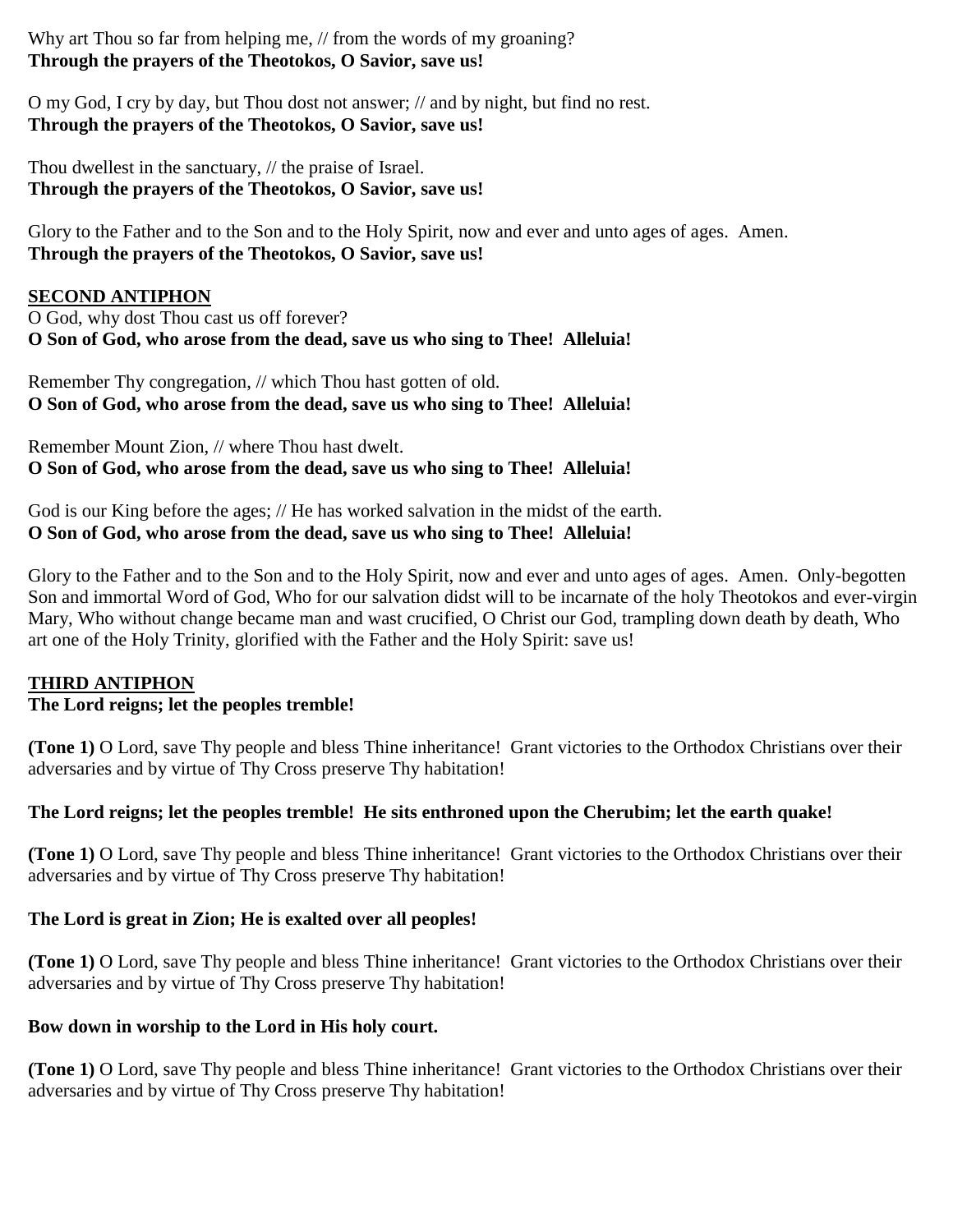# **TROPARIA**

**(Tone 7)** By Thy Cross, Thou didst destroy death! To the thief, Thou didst open Paradise! For the myrrhbearers, Thou didst change weeping into joy! And Thou didst command Thy disciples, O Christ God, to proclaim that Thou art risen, granting the world great mercy!

**(Tone 1)** O Lord, save Thy people and bless Thine inheritance! Grant victories to the Orthodox Christians over their adversaries and by virtue of Thy Cross preserve Thy habitation!

**(Tone 4)** In truth you were revealed to your flock as a rule of faith, a model of meekness, and teacher of abstinence, so you won the heights by humility, and riches by poverty, O Holy Father Nicholas, intercede with Christ God to save our souls.

# **KONTAKION**

**(Tone 4)** As Thou wast voluntarily crucified for our sake, grant mercy to those who are called by Thy name; make all Orthodox Christians glad by Thy power, granting them victories over their adversaries, by bestowing on them the invincible trophy, Thy weapon of peace.

#### **INSTEAD OF "HOLY GOD…"**

Before Thy Cross, we bow down in worship, O Master, and Thy holy Resurrection, we glorify!

# *The Prokeimenon in the Seventh Tone:* **Extol the Lord our God; / worship at His footstool for it is holy!**

*v.* **The Lord reigns; let the people tremble!**

#### **THE READING FROM THE EPISTLE OF PAUL TO THE GALATIANS (2:16-20)**

*Brethren:* We ourselves who know that a man is not justified by works of the law but through faith in Jesus Christ, even we have believed in Christ Jesus, in order to be justified by faith in Christ, and not by works of the law, because by works of the law shall no one be justified. But if, in our endeavor to be justified in Christ, we ourselves were found to be sinners, is Christ then an agent of sin? Certainly not! But if I build up again those things which I tore down, then I prove myself a transgressor. For I through the law died to the law, that I might live to God. I have been crucified with Christ; it is no longer I who live, but Christ who lives in me; and the life I now live in the flesh I live by faith in the Son of God, who loved me and gave himself for me.

#### *Alleluia, Tone 1*

*v:* **Remember Thy congregation which Thou hast purchased of old.**

*v:* **God is our King before the ages; He hath wrought salvation in the midst of the earth.**

**THE HOLY GOSPEL ACCORDING TO MARK (8:34-9:1)** And Jesus called to Him the multitude with His disciples, and said to them, "If any man would come after Me, let him deny himself and take up his cross and follow Me. For whoever would save his life will lose it; and whoever loses his life for My sake and the gospel's will save it. For what does it profit a man to gain the whole world and forfeit his life? For what can a man give in return for his life? For whoever is ashamed of Me and My words in this adulterous and sinful generation, of him the Son of Man also will be ashamed when He comes in the glory of His Father with the holy angels." And He said to them, "Assuredly, I say to you that there are some standing here who will not taste death till they see the kingdom of God present with power."

# **COMMUNION HYMN**

Praise the Lord from the heavens! Praise Him in the highest! Alleluia, Alleluia, Alleluia!

# **INSTEAD OF "WE HAVE SEEN THE TRUE LIGHT…"**

**(Tone 1)** O Lord, save Thy people and bless Thine inheritance! Grant victories to the Orthodox Christians over their adversaries and by virtue of Thy Cross preserve Thy habitation!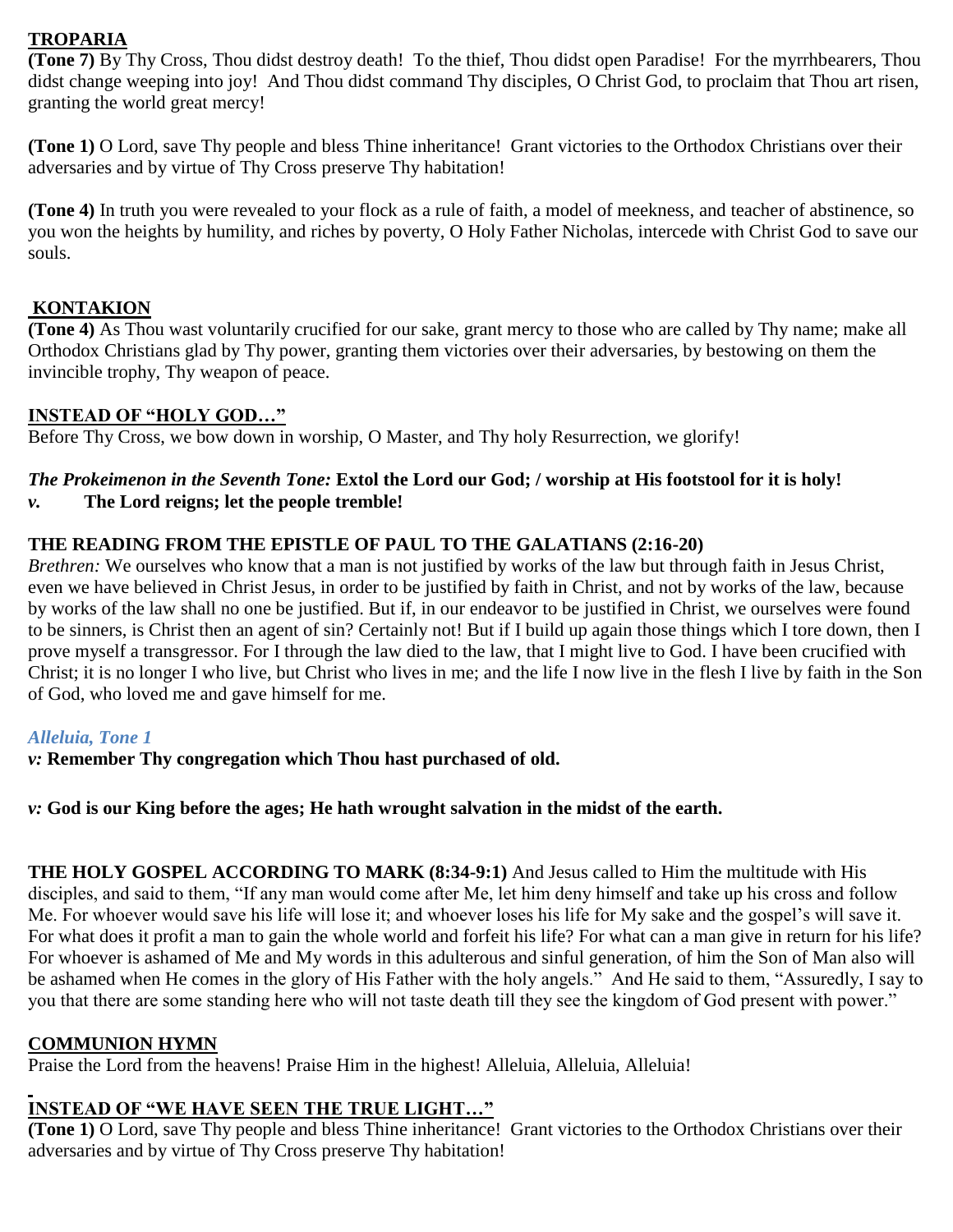# **THE ELEVATION OF THE HOLY CROSS (SEPTEMBER 14)**

The Elevation of the Holy Cross is one of the [Great Feasts](https://orthodoxwiki.org/Great_Feasts) of the [Orthodox Church,](https://orthodoxwiki.org/Orthodox_Church) celebrated on [September 14.](https://orthodoxwiki.org/September_14) This feast is also referred to as the Exaltation of the Cross. This is also a popular name day for Stavroula/Stavros (from "stavros" meaning cross).

This feast commemorates The finding of the [Cross](https://orthodoxwiki.org/Cross) by the Empress [Helen](https://orthodoxwiki.org/Helen) (the mother of St. [Constantine the Great\)](https://orthodoxwiki.org/Constantine_the_Great) on [Golgotha](https://orthodoxwiki.org/Golgotha) in 326 AD, the place where [Christ](https://orthodoxwiki.org/Jesus_Christ) was crucified.

On the spot where the Cross was discovered, St. Helen had found a hitherto unknown flower of rare beauty and fragrance, which has been named "Vasiliko," or **Basil**, meaning the flower of royalty. Note that the word "Vasiliko" means "of the King," since the word "Basileus" in Greek means "King"; so, the plant Vasiliko, Basil, is tied to the Precious Cross of the King of Glory, our Lord Jesus Christ.

Underneath the Basil, the Cross of Christ was found, but with it were the other two crosses, those used to crucify the two thieves on either side of Christ. The sign with the inscription, "Jesus of Nazareth, the King of the Jews", also lay among the three crosses. In order to determine which one was the true cross, a sick woman was told to kiss each of the three crosses. The woman kissed the first cross with no result. She kissed the second cross and again nothing happened. However, when the ailing woman kissed the True Cross, she was immediately made well. It so happened that a funeral procession was passing that way, and so the body of the dead man was placed on each of the crosses, and when it was placed on the True Cross, the dead man came to life — thus the name the "Life-Giving" Cross, which gives life not only to that man, but to each person who believes in the sacrifice of Christ on the Cross and His allglorious three day Resurrection.

When the true Cross was identified, it was lifted on high for all the people to see, who then continually sang Kyrie eleison, a practice which is still enacted at current celebrations of this [feast.](https://orthodoxwiki.org/Feast)

#### September 16, 2018

ခရွိက ခရွိက ခရွိက ခရွိက အိုင်း အိုင်း ခရွိက ခရွိက ခရွိက ခရွိက ခရွိက ခရွိက ခရွိက ခရွိက ခရွိက ခရွိက

#### **CANDLE INTENTIONS FOR THE HEALTH AND BLESSINGS OF**

| Joe Neely 21 <sup>st</sup> Birthday Sept. 12                                   | Mom, Dad & Sarah    |
|--------------------------------------------------------------------------------|---------------------|
| God's blessings on our grandson Zachary Morey~safe travel & deployment to Cuba | Peggy & Bob Russell |
| Health & God's blessings for Nicholas Hovey from his Baba                      | <b>Bosa Kantar</b>  |
| Fr. Tom, Fr. Dimitrie, Fr. Anthony, Aaron, Rimi, Allen, Deborah, JoAnn, Susan, |                     |
| Luba, Kosta, David, Anna, Walt, Vladimir, Dorothy, Michael, Allison,           |                     |
| Stojan, Mira, Bosa, Jeanette, Christopher, Marcia, Nicholas, Margaret, Joseph, |                     |
| Ted, Marlene, my family and friends                                            | Joe Tome            |
| Special Intention                                                              | Joe Tome            |
| Feodosiy, Oleg, Irina, Galina, Nikolay & Nikolay                               | Irina Sivergina     |
| <b>CANDLE INTENTIONS FOR BLESSED REPOSE</b>                                    |                     |
| John Chinonis                                                                  | Linda Branoff       |
| Blessed Repose~Memory Eternal to our precious, sweet & brave grandson          |                     |
| <b>Andrew Thomas Panoff</b>                                                    | Baba & Dedo         |
| Adelaida, Vitaliy, Vasiliy, Andrey, Galina & Nikolay                           | Irina Sivergina     |

# **ETERNAL LIGHT AT THE ALTAR**

Happy  $18^{th}$  Birthday Taras-Michael! With love  $\&$  prayers Your family

ခရွို့လ ခရွို့လ ခရွို့လ ခရွို့လ ခရွို့လ ခရွို့လ ခရွို့လ ခရွို့လ ခရွို့လ ခရွို့လ ခရွို့လ ခရွို့လ ခရွို့လ ခရွို့လ

**WELCOME** to all our friends and visitors. Please join us in our fellowship hall.

**COFFEE & DONUTS** are provided today by Fannie Young & Family in memory of Sophie Stavridis (3 yrs.).

**FLOWERS FOR THE CROSS** today are donated by the Bakousidis Family.

**MEMORY ETERNAL** Luka "Louie" Prusac, son of Stojan & Mira Prusac, fell asleep in the Lord on September 14. Funeral arrangements are in the Weekly Schedule below.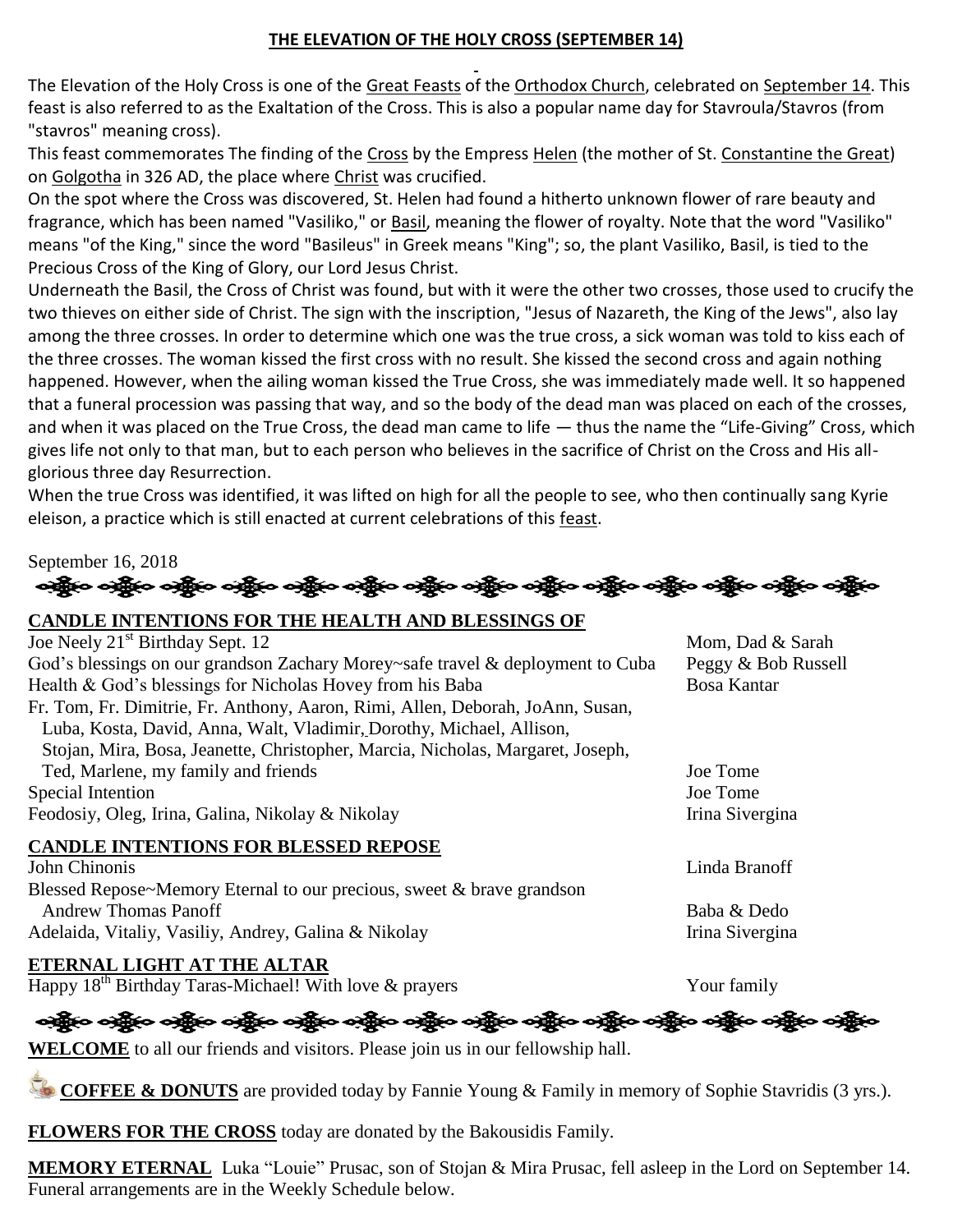**HOPE IN A BOX** is collecting **toothpaste & tooth brushes** for the month of September. Place the items in the blue box in the Parish Hall. Catholic Charities Community Closet will distribute the items.

**FOOD DRIVE** Place non-perishable food items in the other blue box in the hall.

**WORK READY ROOM** Catholic Charities Work Ready Room wants your new & gently used career clothes to help individuals in need! i.e. Khakis, Scrubs, Shoes, Work Boots, Dress Pants & Collared Shirts. For more information call 810-265-7025. Donations can be dropped off Mon-Fri at 812 Root St, Flint.

**PARKING LOT RE-PAVING The proceeds from last year and this year's Macedonian Open will go towards the re-paving of the entire parking lot which will cost over \$100,000. With capital improvement funds and other funds on hand, that leaves a shortfall of \$35,000. If anyone would like to donate or dedicate a memorial fund or make an anonymous donation to the Capital Improvement Fund (formerly Parish Pride), please contact the office. To date \$4,390 has been donated to the project not including any funds from the Macedonian Open. The re-paving will start this week.**



**RIB DINNER FUNDRAISER** We will have a rib dinner on September 30. We are doing advanced ticket sales so that we know how many to purchase. Ticket sales begin today. We will also have chicken dinners but we need to know how many. Cost \$14 per adult dinner; meals for children 10 and under are free. We'll have coleslaw, baked beans, bread and dessert and beverage included. **All proceeds are designated to the parking lot.**

**KONEVETS QUARTET CONCERT** September 26<sup>th</sup> at 6:30 pm. There are flyers in the Parish Hall. Please spread the word  $\&$  post them in your community.

**SPECIAL PARISH MEETING – SUNDAY, OCTOBER 7** The sole item on the agenda for this meeting is to vote on whether the parish shall take a loan to cover the remaining cost of the parking lot repaving or whether the parish shall release funds from the Endowment Fund to cover those costs.

**PROSFORA** If you are able, please bake some prosfora as we are in need of loaves for Liturgy. You can drop them at the office during office hours or before or after services.

# **Weekly Schedule:**

| .                                                                                             |
|-----------------------------------------------------------------------------------------------|
| Parastas for Sophie Stavridis (3 yrs.)                                                        |
| Nominating Committee meeting.                                                                 |
| The members are: Paul Brayan, Deborah Gonser-Adams, Christine Panoff, Fred Paul, and Joe Tome |
| <b>Today</b>                                                                                  |

| <b>Monday, Sept. 17</b>            | Father in Toledo                                                                          |
|------------------------------------|-------------------------------------------------------------------------------------------|
| Tuesday, Sept. 18<br>$4$ to $8$ pm | Visitation for Luka Prusac at Swartz Funeral Home                                         |
| 7 pm                               | Parastas                                                                                  |
| <b>Wednesday, Sept. 19</b>         |                                                                                           |
| $11 \text{ am}$                    | Funeral for Luka Prusac at Swartz Funeral Home                                            |
|                                    | followed immediately by mercy meal in the parish fellowship hall                          |
|                                    | <b>No Divine Liturgy</b>                                                                  |
|                                    | <b>No Adult Ed. Class</b>                                                                 |
|                                    | DIOCESAN CLEDCV DETDEAT Modnosday Sontomber 10 through Soturday Sontomber 22 of Dormition |

**DIOCESAN CLERGY RETREAT – Wednesday, September 19 through Saturday, September 22 at Dormition Monastery** If you have a pastoral emergency, please call Fr. Joe Abud at 810-444-9108.